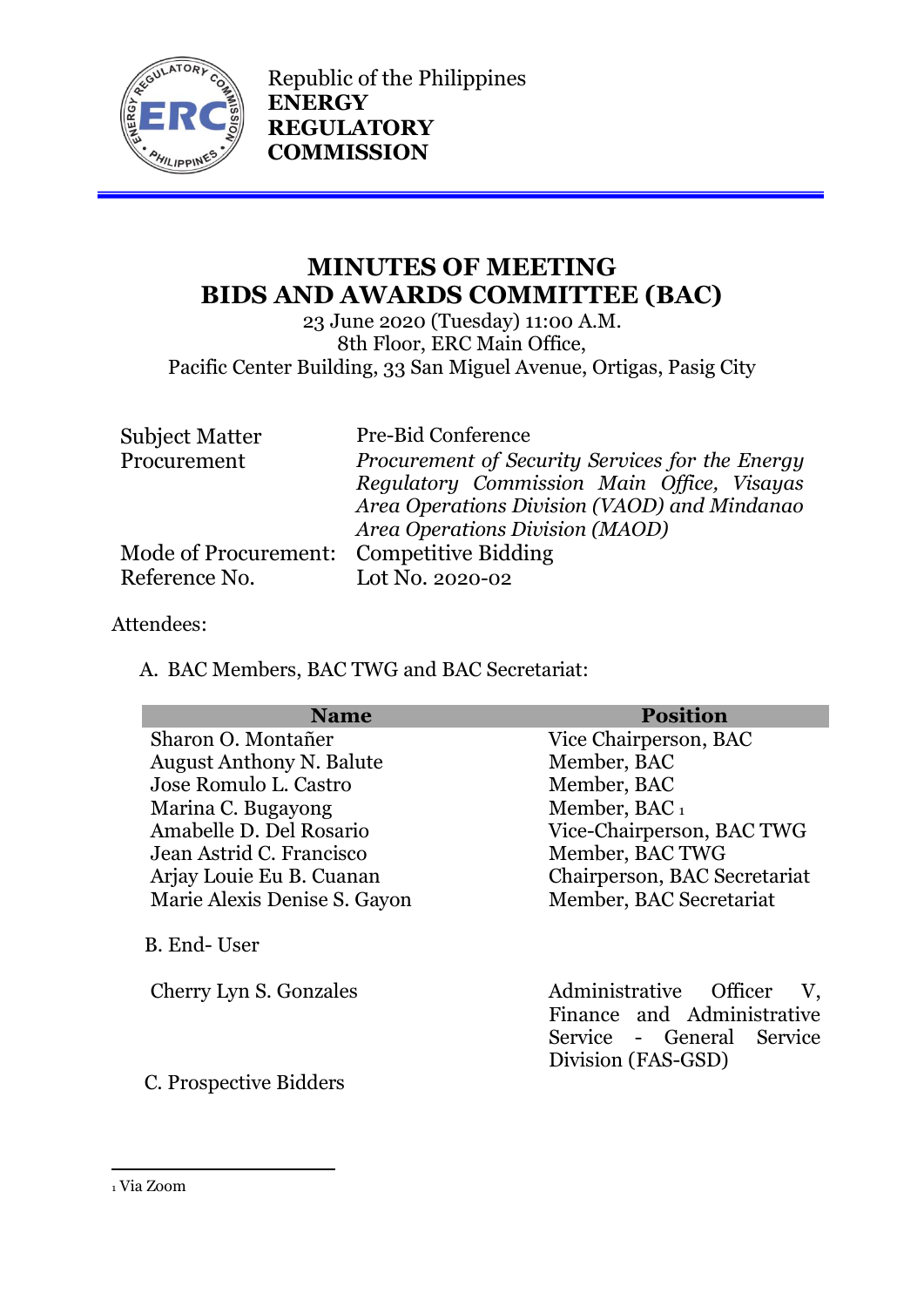Mauro H. Cornelio Right Eight R-8 Security Agency David M. Malixi Right Eight R-8 Security Agency

# **I. Call to Order**

The Pre-Bid Conference for the Procurement of Security Services for the Energy Regulatory Commission (ERC) Main Office, Visayas Area Operations Division (VAOD) and Mindanao Area Operations Division (MAOD) with an Approved Budget of the Contract (ABC) of Six Million Five Hundred Seventy-Two Thousand Five Hundred Pesos (PhP6,572,500.00) was called to order at three past eleven o'clock in the morning (11:03 A.M.) with BAC Vice-Chairperson Sharon O. Montañer as the presiding officer.

#### **II. Determination of Quorum**

BAC Secretariat Chairperson Cuanan confirmed the presence of a quorum with the attendance of BAC Vice-Chairperson Montañer and BAC Members August Anthony N. Balute; Jose Romulo L. Castro; and Marina C. Bugayong. The BAC Secretariat Chairperson manifested that invitations to observe the Pre-Bid Conference were sent to the Commission on Audit (COA), Philippine Institute of Certified Public Accountants (PICPA); Philippine Chamber of Commerce and Industry (PCCI) and Bishops-Businessmen's Conference for Human Development (BBC).

### **III. Presentation of the Requirements of the Project**

BAC Vice-Chairperson Montañer manifested the availability of the bidding documents online. She then presented the salient features of the terms of reference (TOR) and the timeline, to wit:

Terms of Reference

- The Contract for the Security Services for the Energy Regulatory Commission's Main Office, Visayas Area Operations Division (VAOD) & Mindanao Area Operations Division (MAOD) shall be for a period of 01 July 2020 to 31 December 2020;
- Mode of Procurement is through Competitive Bidding;
- The Approved Budget for the Contract (ABC) is Six Million Five Hundred Seventy-Two Thousand Five Hundred Pesos (PhP6,572,500.00) inclusive of all government taxes and other fees and charges;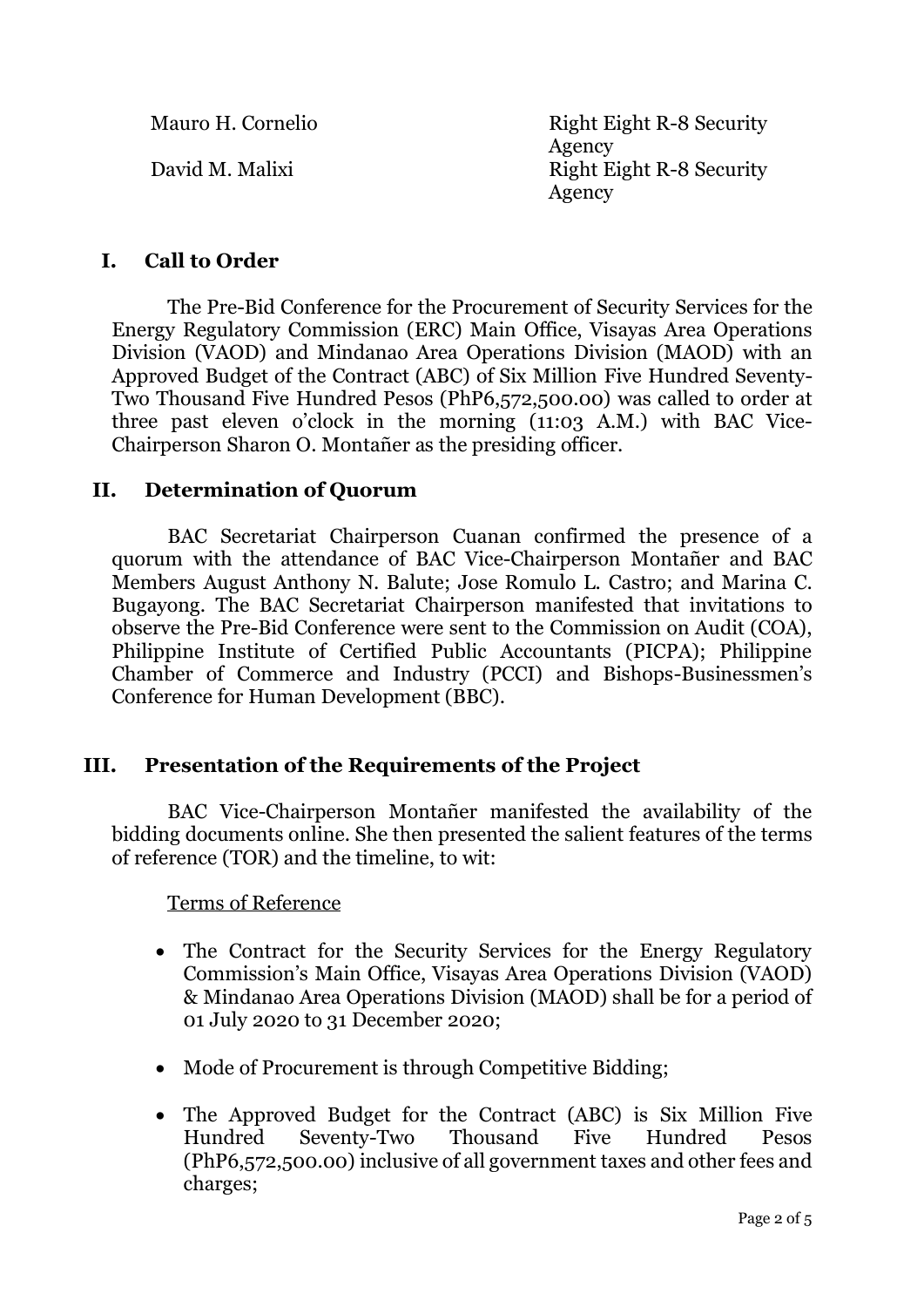- Number of security guards is twenty-five (25), including one supervisor, who shall inspect, monitor, secure and guard the offices of ERC (*Main, VAOD and MAOD*) by rotation 24 hours a day from Monday to Sunday. 21 shall be assigned in ERC Main, 2 in VAOD and 2 in MAOD;
- Twenty (20) security guards will be hired at day shift and five  $(5)$  guards at night shift. For day shift (12 hours duty) – 20 guards. For night shift  $(12$  hours duty) duty) - 5 guards;
- The ERC desires a security Contractor who has completed, within the last five (5) years from the date of submission and receipt of bids, a single largest contract that is similar to the Contract to be bid; and
- Provide Personal Protective Equipment (PPE) to its employees, without any additional cost to the ERC;
- Payment shall be after the issuance of the winning contractor of the monthly billing; and
- The Contractor should have the necessary eligibility, experience and expertise in providing the pest control security services, as provided in the Bid Documents.
- The ERC desires a security Contractor who has completed, within the last five (5) years from the date of submission and receipt of bids, a single largest contract (SLC) that is similar to the Contract to be bid. Similar contract must be a security contract the value of which must be at least fifty percent (50%) of the Approved Budget for the Contract (ABC);
- The Contractor shall Provide Personal Protective Equipment (PPE) to its employees, without any additional cost to the ERC;
- The Contractor should have the necessary eligibility, experience, and expertise in providing the security services; and
- To provide twenty-five (25) Security Guards, including one supervisor, who shall inspect, monitor, secure and guard the offices of ERC (Main, VAOD and MAOD) by rotation, twenty-four (24) hours.

### Timeline

• The deadline of submission for request of clarification by the prospective bidder, if any, is on 25 June 2020 (Thursday);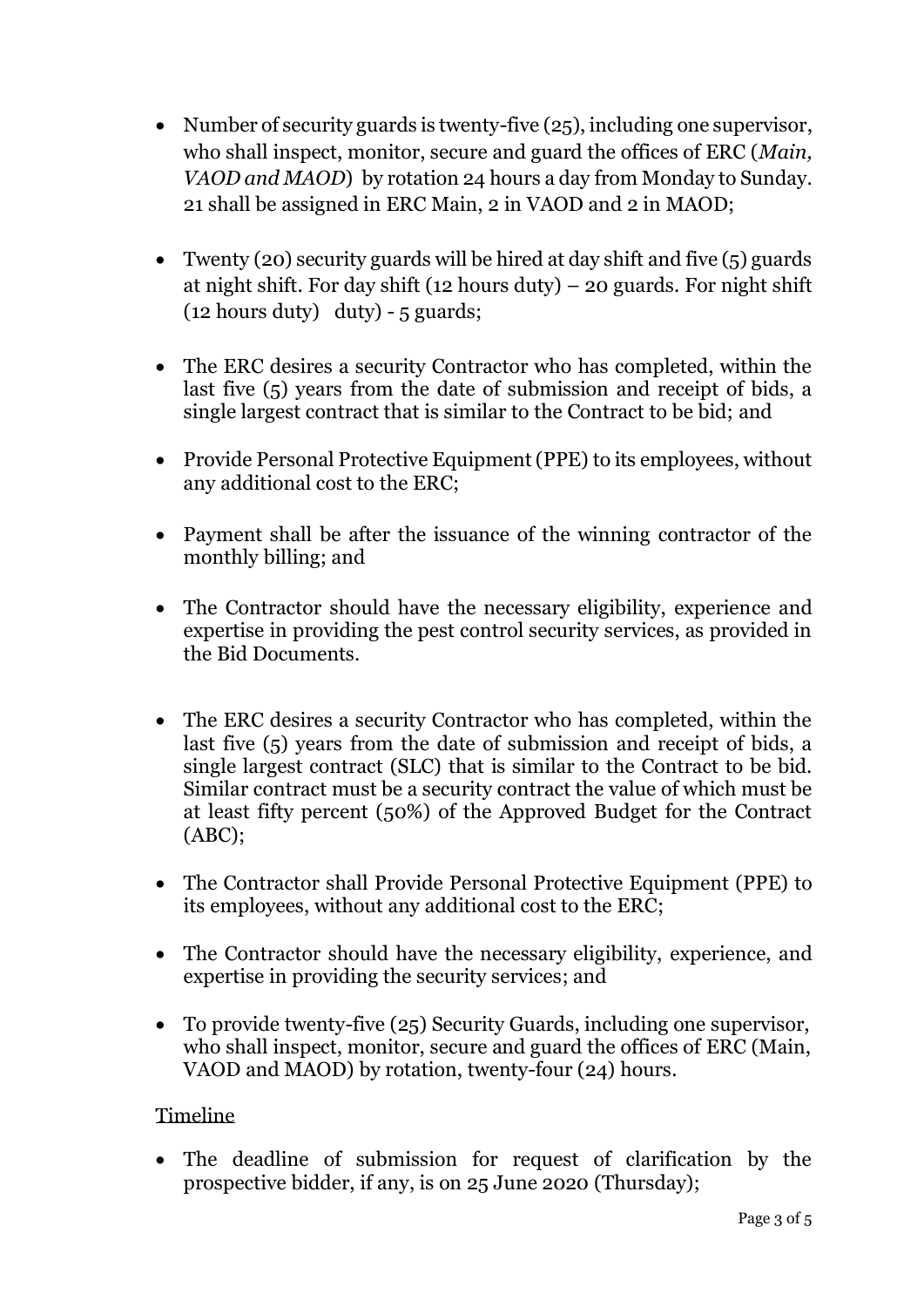- The deadline of posting of Bid/Supplemental bulletin, if any, is on 29 June 2020 (Monday);
- The deadline of submission and receipt of bids is on 06 July 2020 (Monday) at ten o'clock in the morning (10:00 A.M.);
- The Bid Opening is scheduled on 06 July 2020 (Monday) at thirty past eleven o'clock in the morning (11:30 A.M.);
- The Bid Evaluation is scheduled on 07 July 2020 (Tuesday) eleven o'clock in the morning (11:00 A.M.);
- The Post-Qualification is on 08 July 2020 (Wednesday) at eleven o'clock in the morning (11:00 A.M.);
- Approval of Resolution/Issuance of NOA is on 13 July 2020 (Monday);
- Approval of Contract by HoPE is on 17 July 2020 (Friday);
- Issuance of NTP is on 20 July 2020 (Monday)

## **IV. Question and Answer**

Mr. Cornelio of Right Eight R-8 manifested that their license expired (DOLE 18A) in April 2020 during the lock-down period. It is only in June 2020 wherein they were able to apply for renewal of said license (DOLE 174). He then asked if they can present acknowledgement receipt to substantiate proof of application.

The BAC resolved the matter by allowing the prospective bidder to submit a copy of an acknowledgement/official receipt to prove the pending application for license renewal.

### **V. Other Matters**

The BAC Secretariat Chairperson reminded the prospective bidders that they can contact the BAC through their official e-mail address and contact number for further concerns and clarifications.

*(The remainder of this page was intentionally left blank)*